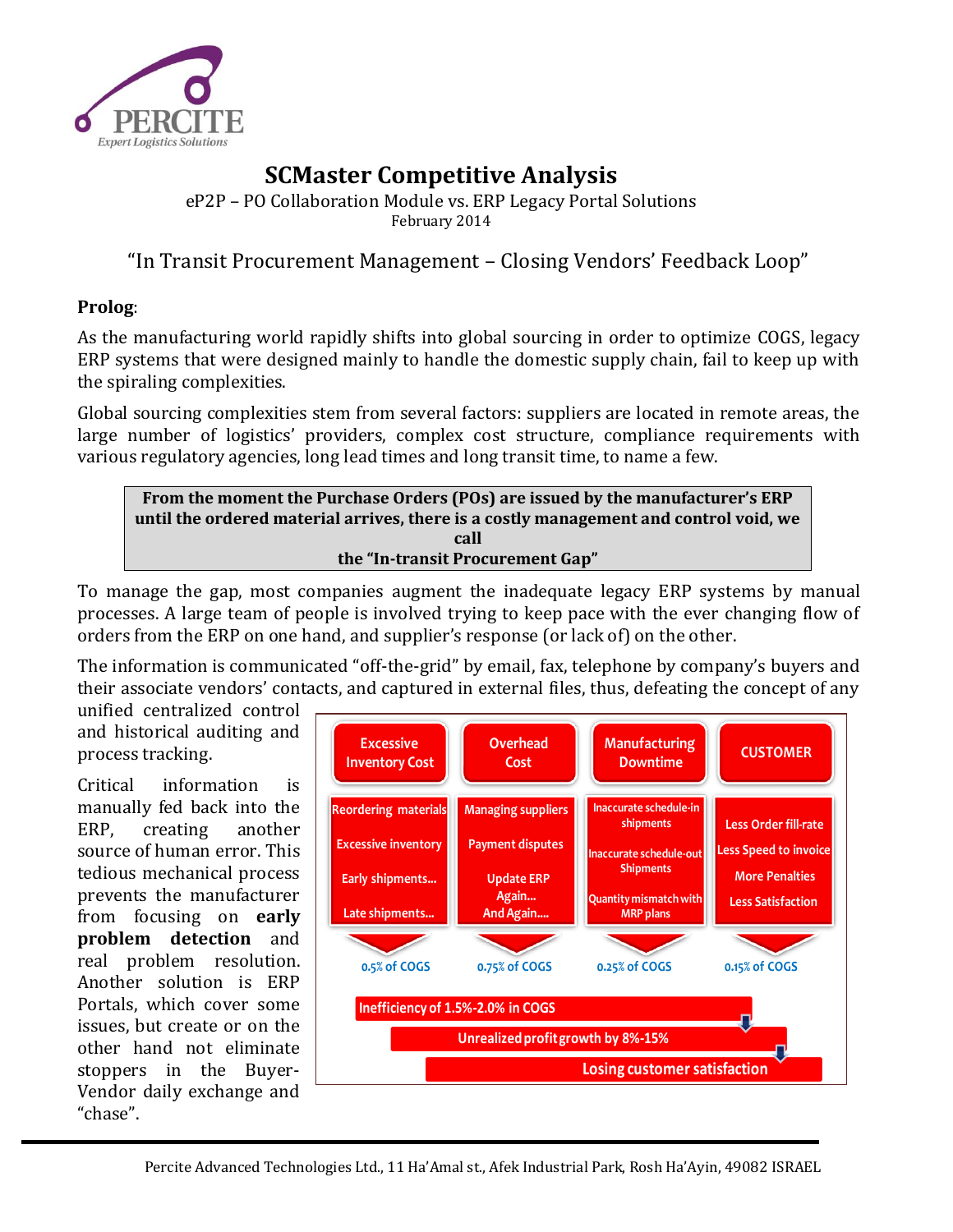

Inefficiency of the current situation worth 1.5-2% of COGS, deriving an unrealized profit growth by 8-15%, and moreover – Loses customer satisfaction.

#### **PERCITE SOLUTION:**

Percite addressed these issues, and delivered its **SCMaster® Sphere's PO eCollaboration module:**

SCMaster's competitive advantage is a result of relentless pursuit and focus on the best-of-breed solution for Procurement-to-Pay process.

Based on deep domain expertise of its founders and senior staff, SCMaster out-of-the-box functionality, built-in business rules and rich configuration options are superior to any legacy ERP solution. SCMaster unique capabilities include accurate shipping date calculations, smart alerts and exception management filtered for significant events only, validation rules eliminating garbage-in, support of complex shipping scenarios.

Above all, our Unified Master Procurement Repository (UPR) aggregates information and transaction from disparate manufacturer ERP systems, acting as the only single point of management that provides a complete, centralized, corporate procurement view.

#### **SCMASTER SILVER BULLETS**

Here are SCMaster Silver Bullets, which by addressing Enterprise's pain, allowing COGS reduction, augmenting gross profit significantly.

#### **1. FUNCTIONAL INTELLIGENCE**

The most significant advantage of SCMaster solution is the embedded knowledge, expertise and algorithms driven by deep domain expertise. Other solutions (ERP Portals such SAP's, Oracle's iSupplier etc.) are focused on **capturing** data FROM VENDORS, **and NOT on the Buyers and Vendor Scheduler day-to-day hurdles.**

**ERP legacy Portals** lack the **validation rules**, **intelligent exception management**, **smart alerts**, and **workflow rules**, that all fine-tuned to the enterprise needs.

#### **SCMaster Major Areas where its intelligent capabilities come to play:**

#### **PO Life Cycle Process Management:**

**SCMaster** virtually manages PO data exchange across buyers and vendor schedulers versus vendors, seamlessly, while reducing typical purchasing department's endless effort for closing vendor's feedback loops, on new POs and along all PO changes.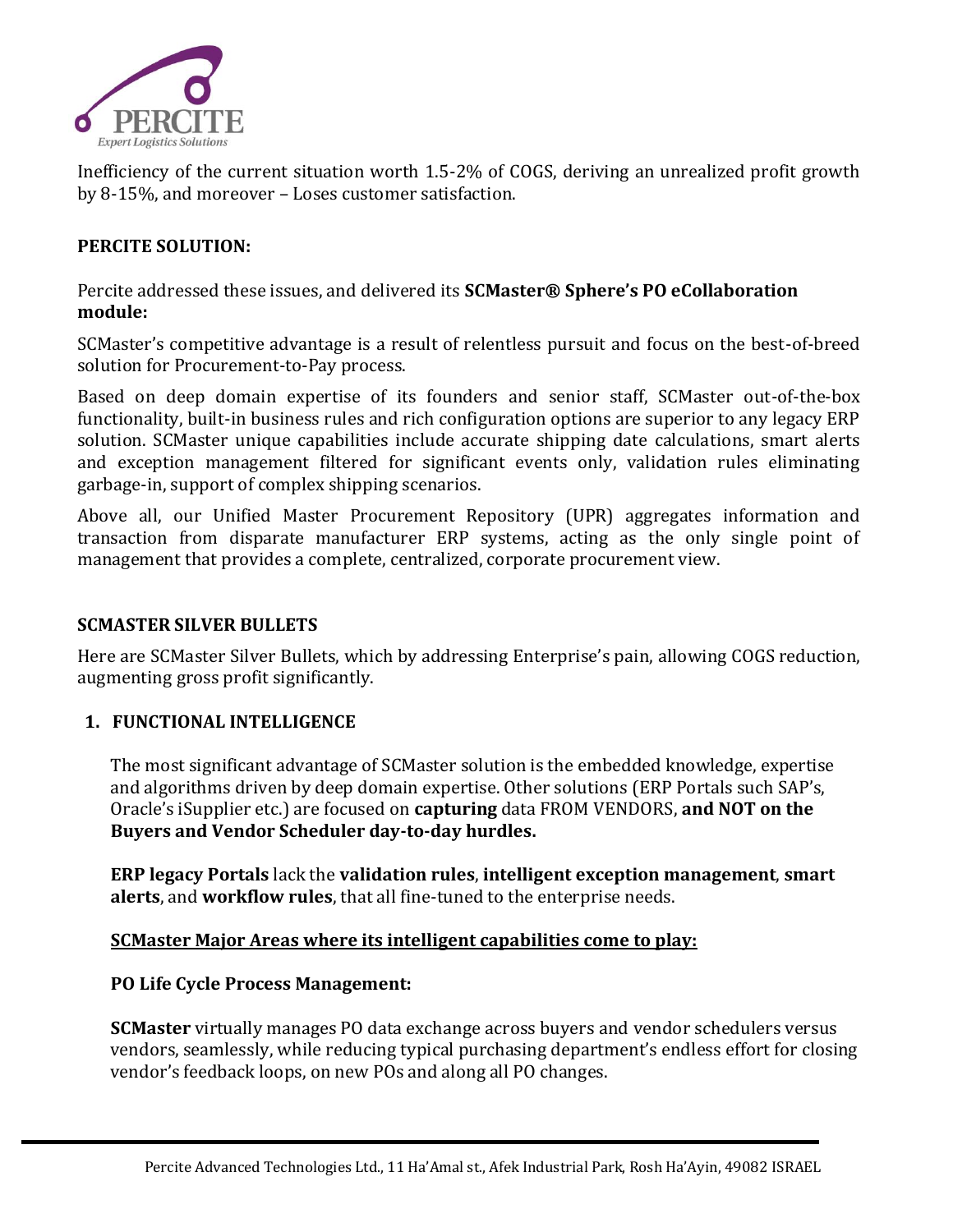

# **Accurate Date Forecasting**:

SCMaster **ETA calculator** gets ERP's Need by Date and Vendors Promise Date and plans the forecast date of vendor's ex-factory and receiving to plant based on best practice logistics parameters – not just the plain vanilla date provided by the supplier. This functionality governs any post-processing ERP vague average lapse time.

# **Validation Rules**:

SCMaster Business Validation Rules engine filters, as per User Policies acceptance or rejection vendor feeds, such as Need-By-Date vs. Promise Date, APS Horizon vs. Promise Date, and Schedule In/Out Logic as per thresholds pre-set values. SCMaster can alert on too early promise date on the fly, avoiding cash flow disruption.

#### **Complex Shipment Scenario:**

SCMaster supports complex case such as **Drop Shipment scenario** handling, while even Vanilla ERP does not support such cases, including changing mode of transportation, INCO point cases at PO shipment level, and change selection of LSP etc.

# **Smart Alerts**:

**SCMaster PO Collaboration** applies **advanced warning**, pro-active alert mechanism, which is triggered as of Vendors feed and logistics event, applying personalized alerts to buyers and to ERP as well. SCMaster alerts forwarders, in overseas shipments cases, on a daily basis, for pick up request. Every PO change is communicated to them electronically with no effort from shipping department.

# **Exception Management**:

Intelligent engines, configured to match the Enterprise needs, apply the 80/20 principles. **While** most data flow and workflow are automated, exceptions require manual intervention.

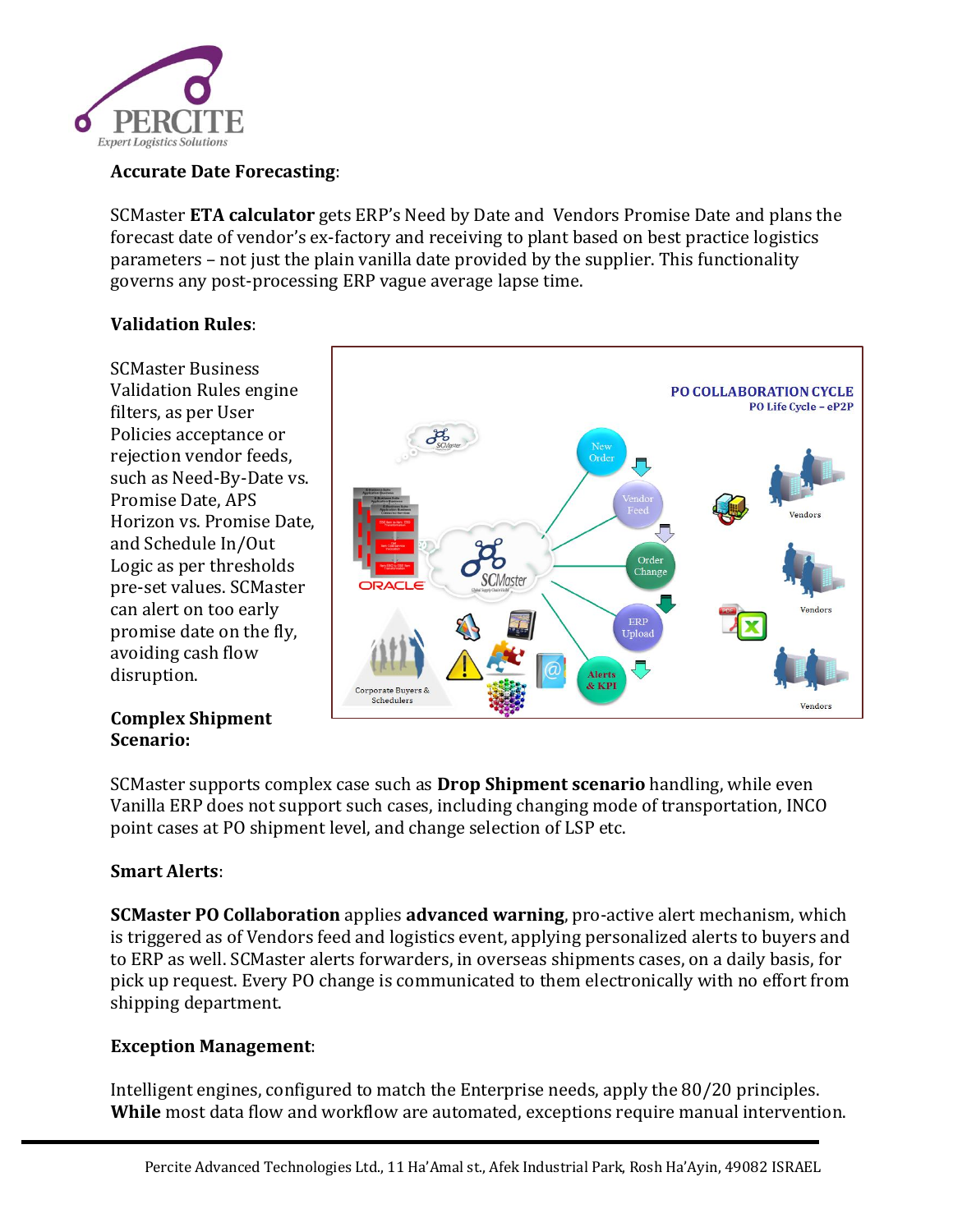

Since most tedious steps have been eliminated, the buyers can focus on issue resolution of the most critical areas.

# **Unified Master Procurement Repository (UMR):**

SCMaster deployed as a Private Cloud (or on Premises, as customer wishes), consolidates

various ERP platforms, vendors and LSP feeds (requires SCMaster Inbound (Import) Module - *optional*), which are encapsulated in Multi ORG, Unified Master Procurement Repository. These abilities results-in values in auditing, controlling and managing inter and intra Corporate Procurement, including Inventory, MRO and R&D items for that matter.

#### **BI Gateway:**

and Human Alerts Configurable Rule-**Base Framework** SCMaster provides an integrated BI gateway (such as OBIEE), which allows the Corporate BI tool to get analytics from its **UMR** Repository persistent data. The BI GTW is clever enough to

#### **Proper ISO Language:**

SCMaster applies ISO standards over List of Value, TERMs and logic, hence aligns a Corporate-Wide semantics and standards of Business Terms, Business Flow and Business Entities. This is most important value that supports EDI, BI Analytics and the **UMR** issues and auditing.

#### **Composite EDI Scenario with Sub Contractors:**

offset intra-company transition for double counting avoidance.

SCMaster can be configured to full or semi EDI scenario management, for any **vendor** or Sub contractor that may support EDI feeds. As EDI scenarios are complex, SCMaster supports **hybrid** eScenarios that allow Semi EDI along with ebXLS transaction that cover human feed (PO change, PO ACK cases etc) not covered by vendor.

In This Scenario, **SCMaster captures from the Sub's their material bills and packing slips**, checks them and post them into the ERP, **deploying 3 way match**!

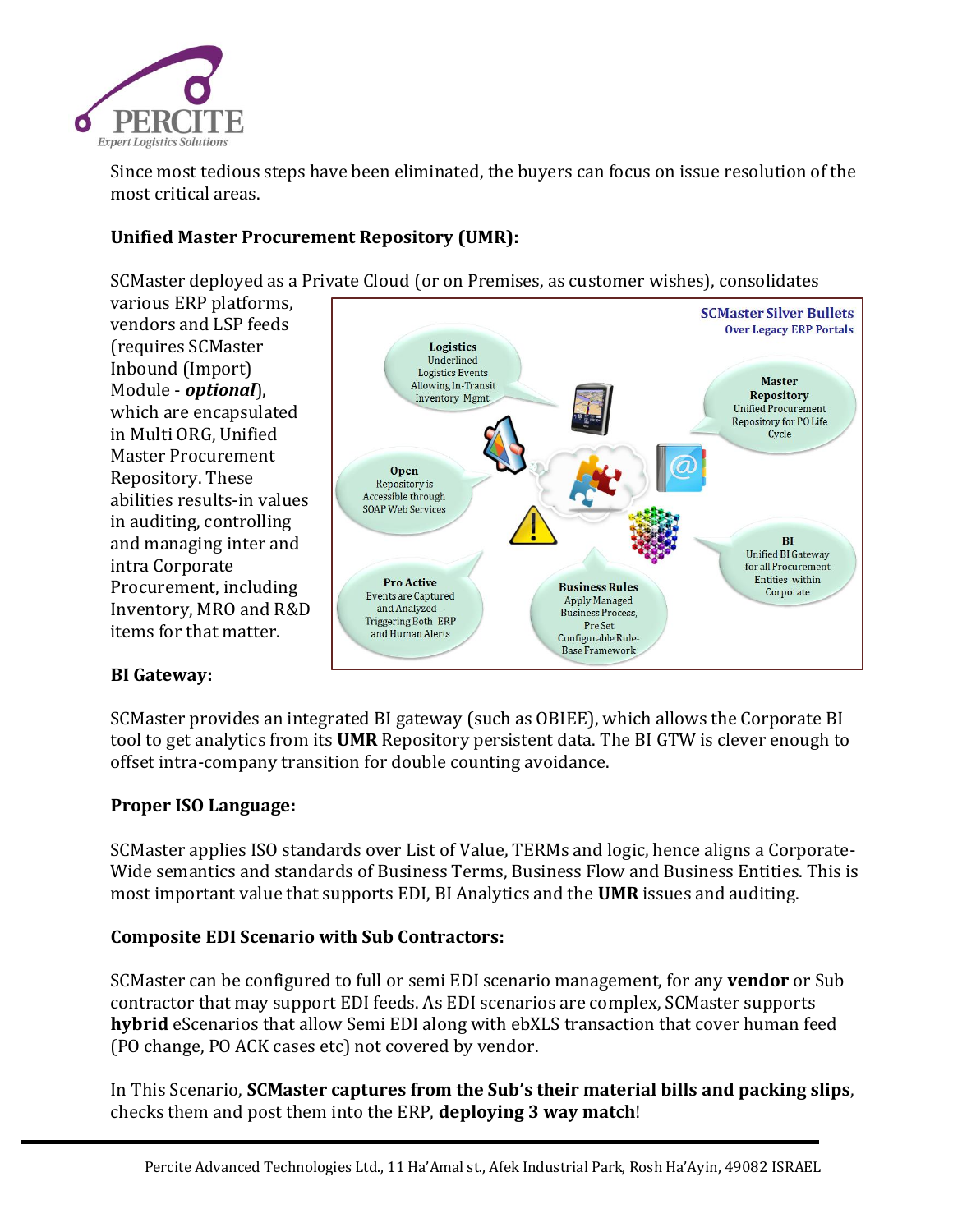

## **Under the Hood Vertical Integration**:

SCMaster PO Collaboration is a layered product over SCMaster Inbound (Import) Module (*optional***)** , hence any import logistics events (Customs, ETA, ATA) further enrich and trigger new Promise Date to OA – Portals are totally passive in that matter.

#### **2. EASE DEPLOYMENT & INTEGRATION**

## "**Go Live in 55**":

SCMaster PO eCollaboration integration and deployment comes with a guarantee of "Live in 55" – the system will be up and running with 20 users (buyers) and up to 500 vendors in less than 55 business days (subject to standard joint plan). This is in contrast to length (sometimes more than 12 months) and costly implementation cycles with other solution, such as OA i-Supplier Portal.

## **NO ERP PORTAL COMPETES THIS SIMILARITY!!**

## **Fast on-boarding of Buyers, Program managers and Vendor Schedulers**:

Schedulers are trained within **less of a day to make full use of the SCMaster** functionality. Ease of use, and intuitive user interface, coupled with utmost reliability and proven field deployment virtually eliminates the use for internal help-desk as opposed to Supplier Portal, which needs on-going, day-by-day nursing and supervision.

#### **Fast on-boarding of Suppliers:**

**Go Live in 55 -** SCMaster vendor-side simplified user experience enables an extremely fast and pain-free vendor training (half pager - A,B,C rules... c'est tout!).

## **How long it takes to "train" a vendor entering in the following "Excelized" PO his promise date and send it back to [scmaster@acme.com](mailto:scmaster@acme.com) ???**

| PO BOX 1246<br><b>UNANDERRA, NSW 2526</b><br>FAX:<br>Phone:<br>Attn: ceralum@017.net.il;<br>Ship To: Plasan Sasa<br><b>Phone:</b><br>Attn:<br>Buyer: Moran Baba |      |                         |                            |                      | <b>INCOTERM:</b><br><b>Acct Code:</b><br><b>Transport Mode:</b><br>Forwarder:<br><b>Invoice To:</b><br><b>Phone:</b><br>Attn: | CIF<br>1782<br><b>SEA</b><br>Plasan Sasa |     |             |       |     |                                    |                      | $3-apr-2009$         |             |                  |  |
|-----------------------------------------------------------------------------------------------------------------------------------------------------------------|------|-------------------------|----------------------------|----------------------|-------------------------------------------------------------------------------------------------------------------------------|------------------------------------------|-----|-------------|-------|-----|------------------------------------|----------------------|----------------------|-------------|------------------|--|
| Line                                                                                                                                                            | Ship | Consig<br>nment<br>Flaq | <b>Item</b>                | <b>Item Descr.</b>   | <b>Mfg</b>                                                                                                                    | Mfg P/N                                  | Qty | <b>Unit</b> | Price | Cry | <b>Need Date</b>                   | <b>Req. EXW Date</b> | <b>Promised Date</b> | dor Remarks | <b>Follow Up</b> |  |
| 1                                                                                                                                                               |      |                         | 5160000031-06 2000x4000x10 | <b>BISPLATE HHA</b>  |                                                                                                                               |                                          | 54  | EA          | 1884  |     | USD 15-Mar-2009                    | 19-Feb-2009          |                      |             | baba moran       |  |
| Þ                                                                                                                                                               |      |                         | 5160000031-07 2300x4000x10 | <b>BISPLATE HHA,</b> |                                                                                                                               |                                          | 424 | EA          |       |     | 2166.6 USD 10-Mar-2009 14-Feb-2009 |                      |                      |             | Ibaba moran      |  |
|                                                                                                                                                                 |      |                         |                            |                      |                                                                                                                               |                                          |     |             |       |     |                                    |                      |                      |             |                  |  |
|                                                                                                                                                                 |      |                         |                            |                      |                                                                                                                               |                                          |     |             |       |     |                                    |                      |                      |             |                  |  |
|                                                                                                                                                                 |      |                         |                            |                      |                                                                                                                               |                                          |     |             |       |     |                                    |                      |                      |             |                  |  |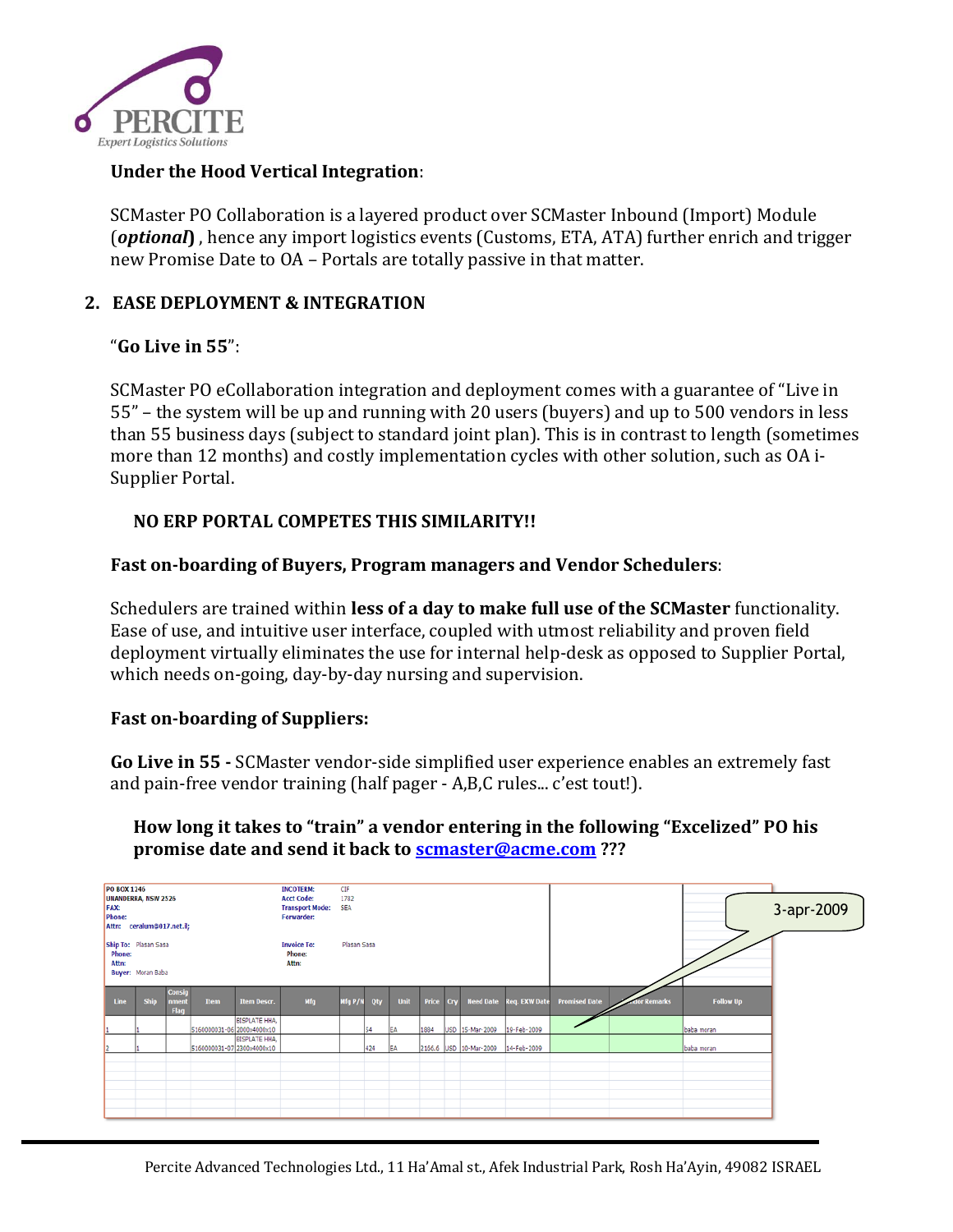

Once configured, vendors stay on-board and the utilization level of all vendors consistently approach 97%.

SCMaster on-boarding experience can enable 500 vendors within 55 days!

The need for re-training or on-going help desk is negligible.

Vendor (non-EDI) needs only a standard MS Office/ PDF tools.

# **NO SUCH ERP PORTAL ROI COMPETANCE!!**

# **3. OPERATIONS**

Robust Architecture - results in superior system availability even under extreme load. SCMaster is architected with best-of-breed components such as J2EE framework, Oracle 11g Database, J2EE application server and standard MS IE GUI.

SCMaster is based on SOAP architecture, and as result supports both inbound and outbound web services, allowing external corporate processes to be enriched from SCMaster DataSmart ebXML and other EDI related Scenario Managers, which allow **integration of full and semi EDI flow with vendors.**

# **4. COST**

**Software Cost** – SCMaster SaaS (Corporate Private Cloud) deployment allows not only accelerated deployment but also managed risk on the financial side. While on-premise solutions ERP Portal license fees may be measured in 7 digits, the cost and length of deployment can easily double or triple the cost, without any guarantee for a successful implementation.

SCMaster TOC (Total Cost of Ownership) is less than 10% comparable to Corporate Portal**.** 

# **On Going Running Cost:**

**The complexity and** reliability of **other systems** require significant investment in support resources both for internal and external users. On-going training for new and existing users (Vendors – various languages, terms and semantics), complex operating procedure (play books) and human help-desk personnel add significant cost to the on-going operation.

All this is reduced to merely zero, as SCMaster exchanges information with world-wide known MS-Office documents standard.